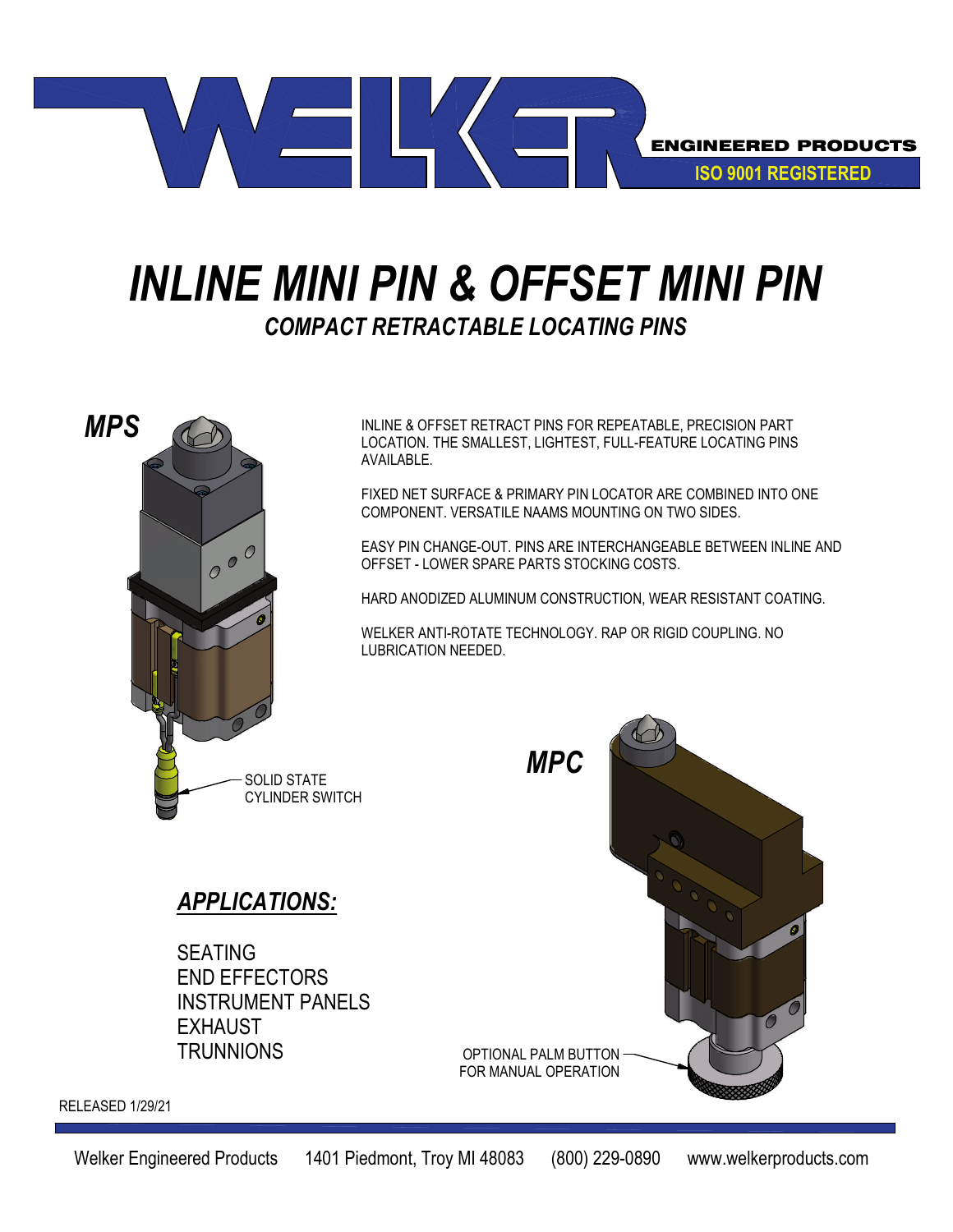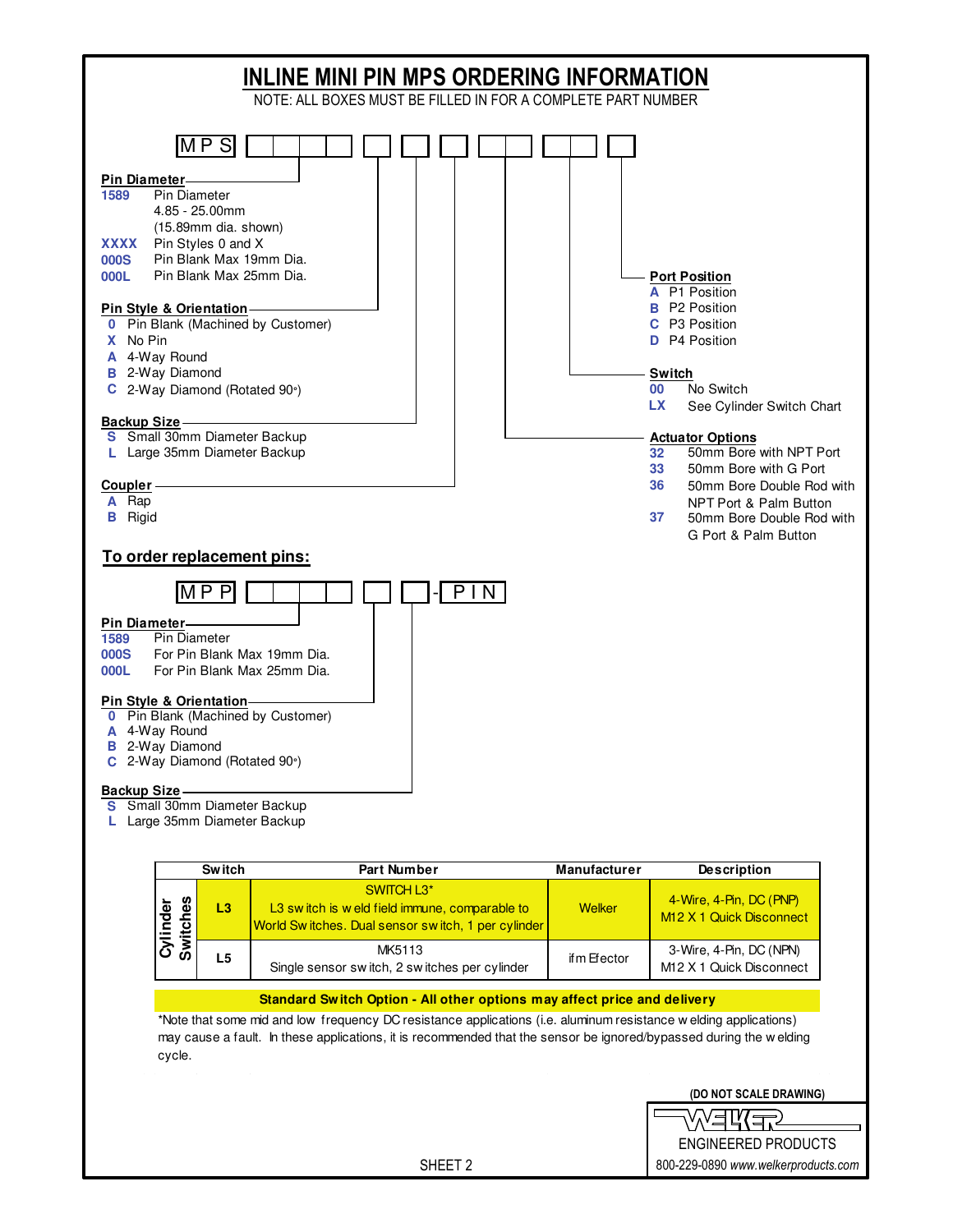## **GENERAL DIMENSIONS INLINE MINI PIN MPS**

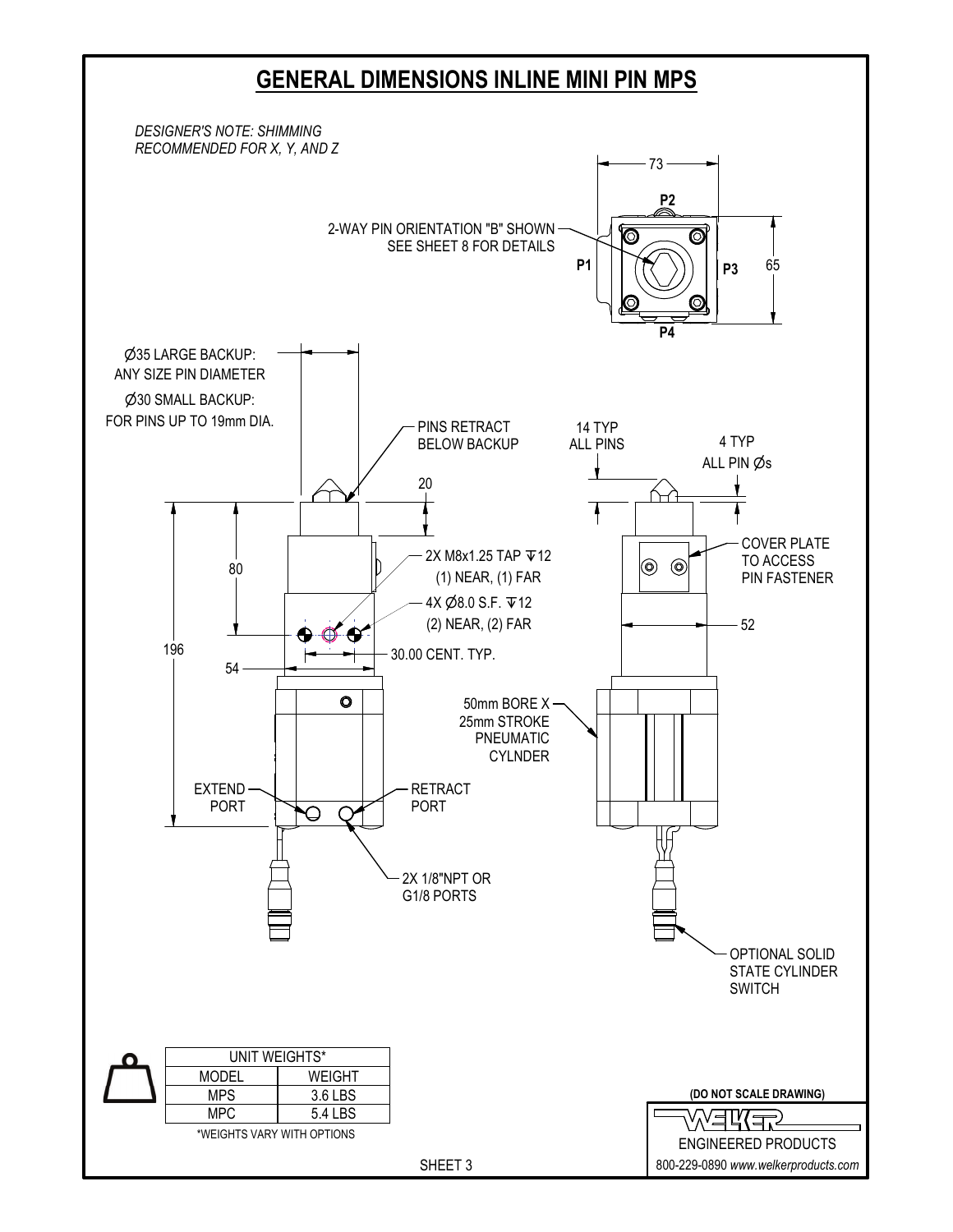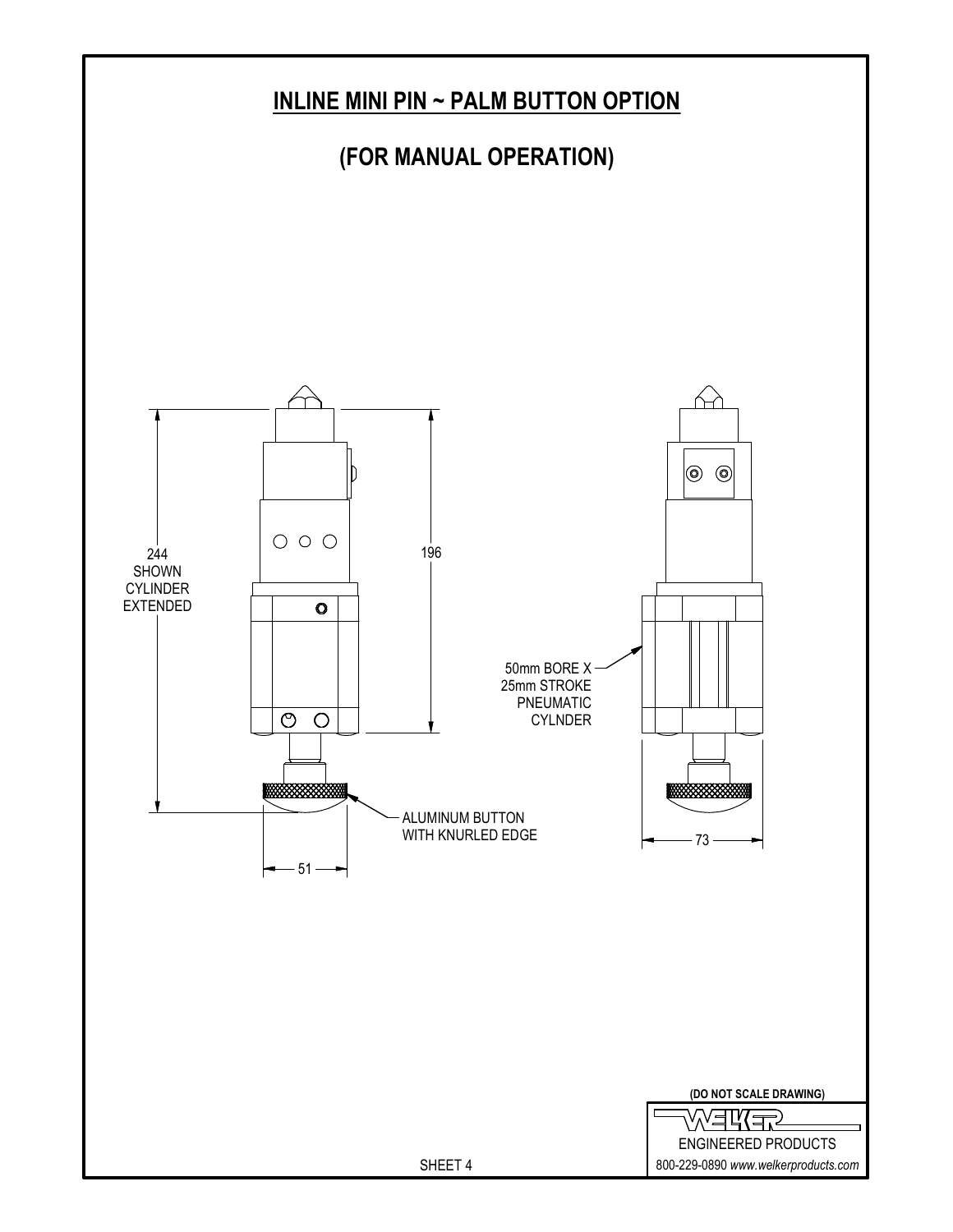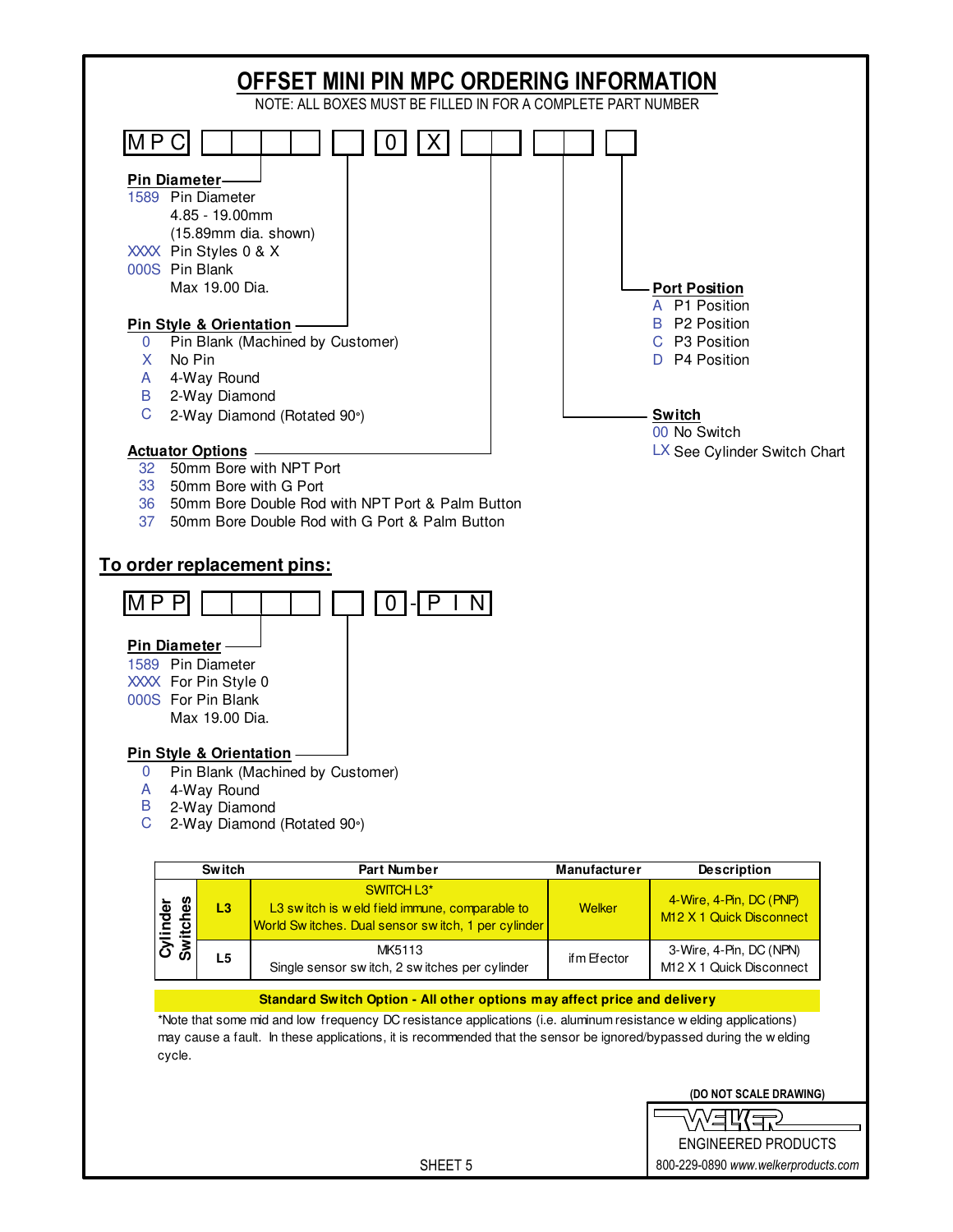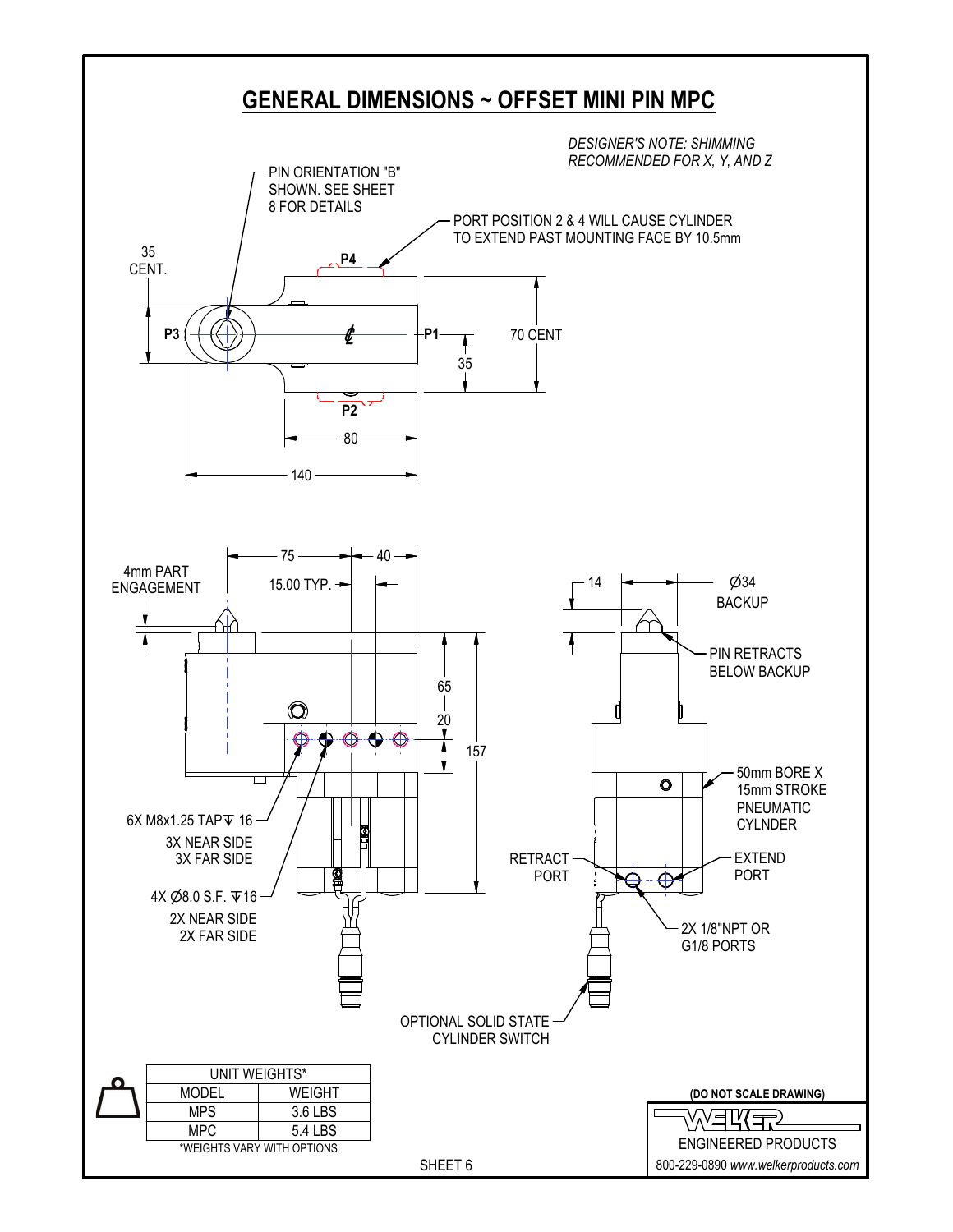